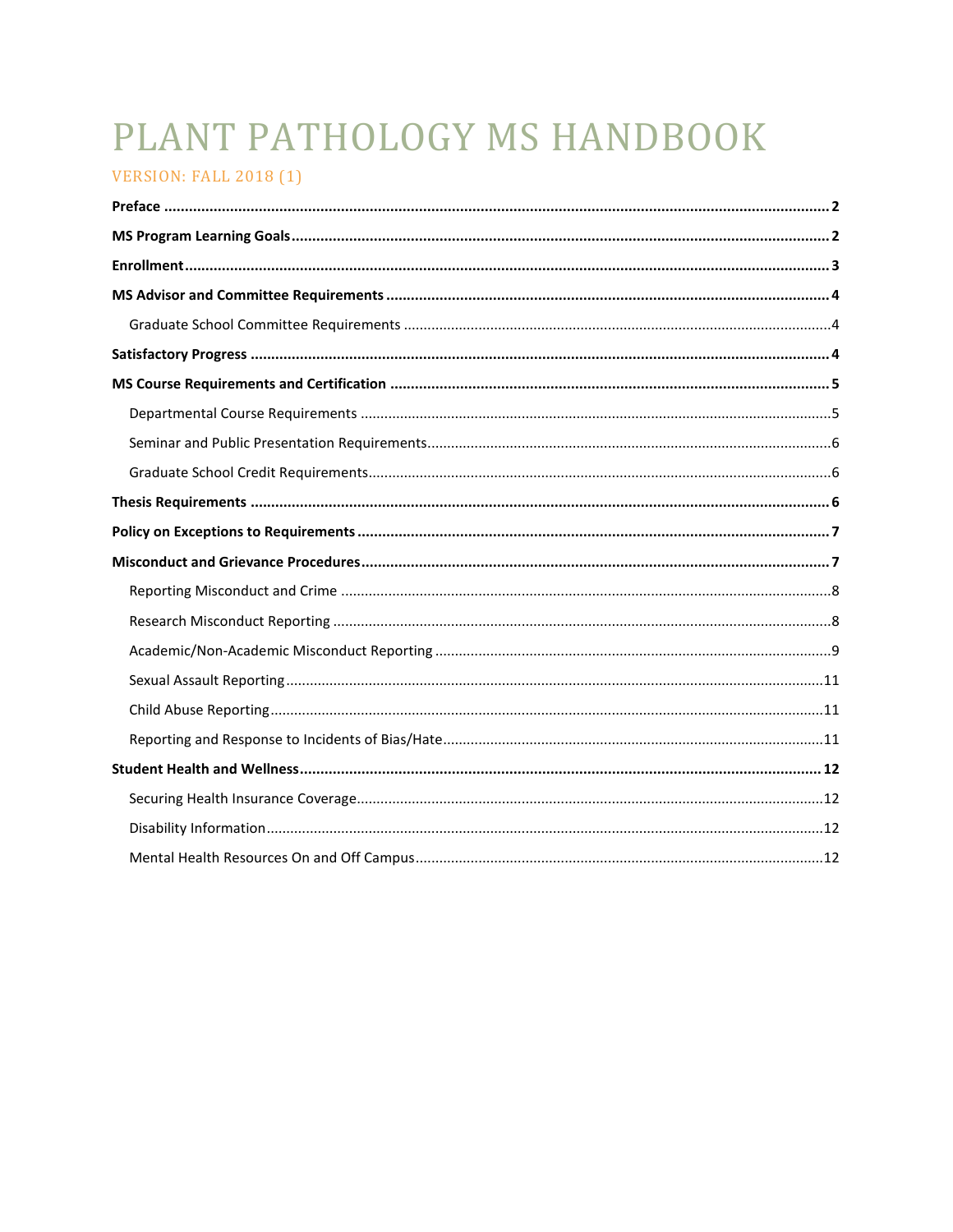## <span id="page-1-0"></span>PREFACE

Training graduate students is arguably our department's single most important activity. Students activate our community with their energy and promise. Working with the next generation of plant pathologists motivates faculty to be the best possible scientists and mentors. Students help faculty and staff focus on our shared goal of sustainable food security and environmental stewardship. On a practical level, graduate students contribute significantly to our research, outreach, and teaching missions. Finally, as they move into the workplace our graduates ensure the continuation of our discipline into the future.

The department's commitment to its graduate students is reflected in substantial resource investments. In addition to direct academic mentoring, faculty and staff spend considerable thought, time, and energy guiding students. More tangibly, department flexible funds support student assistantships, student organization activities, student travel grants, and more.

We recognize that the graduate school years are often challenging. Becoming an independent scientist requires many hours of practice and hard work. Research inevitably involves failure and frustration. Each graduate student must transition from working for external rewards like grades to constructive self-evaluation and internal motivation. At the same time, external evaluation doesn't go away; throughout our careers scientists are subject to the scrutiny and assessment of hiring committees, supervisors, grant panels, journal editors, and promotion boards. We must learn to balance the often (but not always!) useful perspectives of these outside evaluators with our own scientific judgment.

To help students rise to these challenges and succeed, it is important for our department to be a supportive and welcoming work environment. Harassment and discrimination are not tolerated. Students experiencing difficulties should not hesitate to ask for help. Within the department, the chair of the Graduate Affairs Committee, the Student Services Coordinator, and the department Chair are all available to meet with graduate students in need. At the campus level, UW-Madison offers many support resources for graduate students; they are described in detail elsewhere in this handbook.

Graduate training at UW-Madison is overseen by the Graduate School, but within their broad guidelines each department sets its own expectations for completing Masters and Ph.D. degrees. The purpose of this graduate student handbook is to assemble in one place current Plant Pathology departmental expectations, procedures, and forms together with a set of resources to support students through their graduate years. The policies described in this handbook have been approved by the program faculty as a whole. Degrees and course requirements may change over time. However, students must meet the degree and course requirements in effect when they entered the program. In addition, administrative procedures and processes can change over time. Students are required to follow the procedures and processes listed in the current handbook. The information in this handbook should also be supplemented by individual consultation with your advisor and committee so that individual needs/interests and all degree requirements are met.

In conclusion, we welcome you to our community and hope that you have a rewarding graduate school experience. We thank you in advance for your contributions and look forward to celebrating your successes.

*December 2017*

## <span id="page-1-1"></span>MS PROGRAM LEARNING GOALS

The Plant Pathology department has set the following goals for the MS program: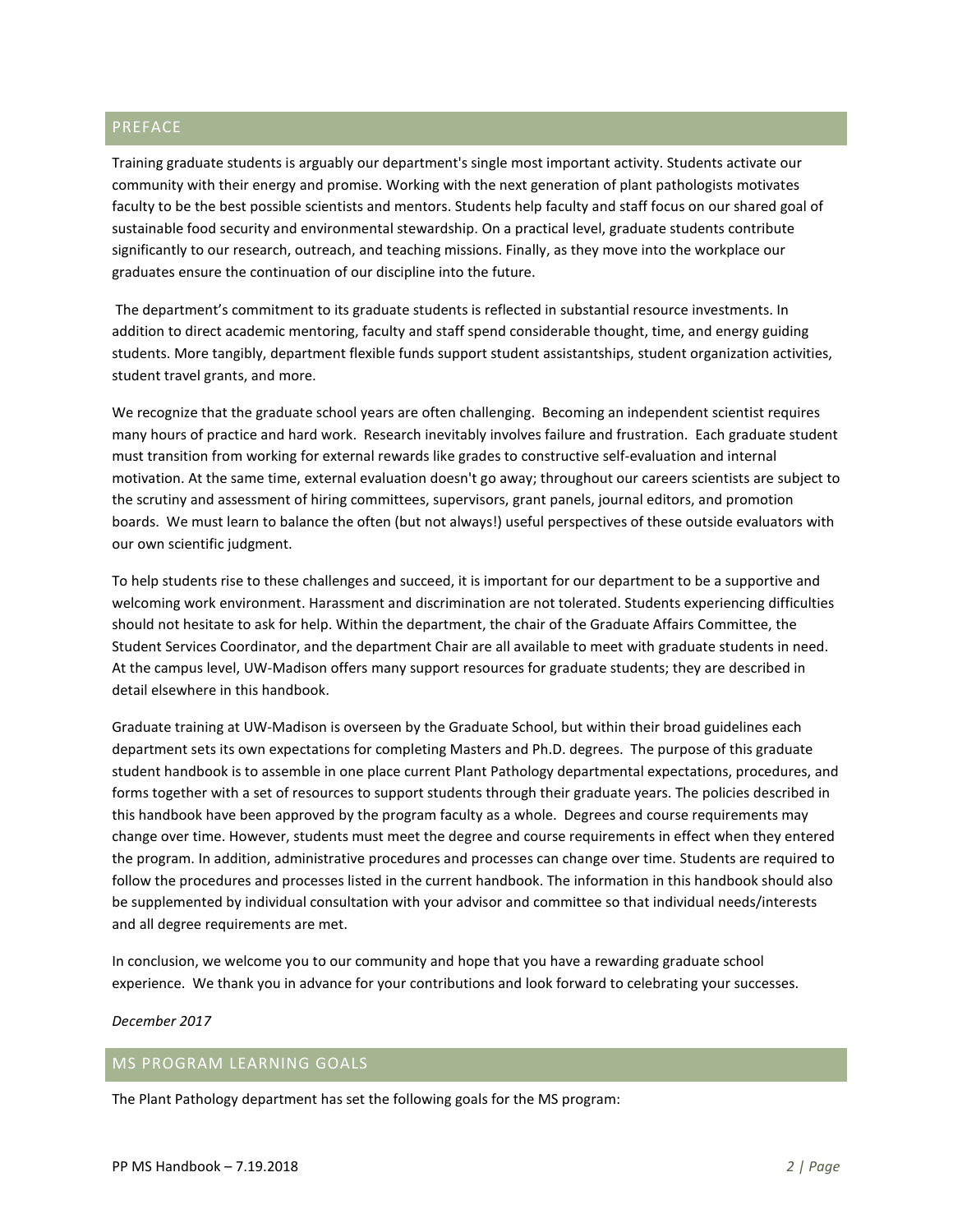- 1. Demonstrate an understanding of the basic biology of microorganisms that are symbiotic with plants including fungi, bacteria, viruses, oomycetes, and nematodes
- 2. Demonstrate a basic understanding of:
	- a. the basic processes of pathogenesis, plant defense, and defense circumvention at the molecular, genetic and physiological level for each of the major groups of plant pathogens and other plant associated microorganisms
	- b. the etiology, ecology, and epidemiology of economically significant diseases caused by the major groups of plant pathogens

and be able to apply the understanding from a. and/or b. above in research

- 3. Conduct project related to the discipline of Plant Pathology that requires specifying a problem, designing and conducting experiments, analyzing the resulting data, and reporting results/solutions
- 4. Convey scientific knowledge to fellow scientists in a variety of formats

These goals are to be reviewed periodically to make certain that the program does indeed meet these goals.

## <span id="page-2-0"></span>ENROLLMENT

#### **FALL AND SPRING SEMESTER ENROLLMENT REQUIREMENTS**

| <b>Enrollment Types</b>                      | <b>MS</b>                                                 |
|----------------------------------------------|-----------------------------------------------------------|
| Domestic unfunded                            | 2 credits minimum*                                        |
| International students regardless of funding | 8 credits minimum (unless you have an exception from ISS) |
| RA or fellowship through Plant Pathology     | 8 credits minimum                                         |
| 33.33% TA or PA through Plant Pathology      | 6 credits minimum                                         |
| 50% TA or PA through Plant Pathology         | 4 credits minimum                                         |
| funded through another department/program    | Check with that department                                |
| Other or uncertain                           | Check with the Student Services Coordinator               |

*\*This does not qualify as "full time enrollment." Full time enrollment for a MS student when unfunded is 8 credits minimum.*

**SUMMER ENROLLMENT REQUIREMENTS:** Students must be enrolled at UW-Madison if they are using university facilities, including faculty and staff time.

| <b>Enrollment Types</b>                                    | <b>MS</b>                                      |
|------------------------------------------------------------|------------------------------------------------|
| Unfunded – not graduating                                  | Not required <sup>#</sup>                      |
| Unfunded – graduating                                      | 2 credits minimum# in the 8 week (DHH) session |
| International student unfunded and in their first semester | 4 credits                                      |
| RA or 12 month fellowship through Plant Pathology          | 2 credits minimum in the 8 week (DHH) session  |
| 33.33% TA or PA through Plant Pathology                    | Not required <sup>#</sup>                      |
| 50% TA or PA through Plant Pathology                       | Not required <sup>#</sup>                      |
| funded through another department/program                  | Check with that department                     |
| Other or uncertain                                         | Check with the Student Services Coordinator    |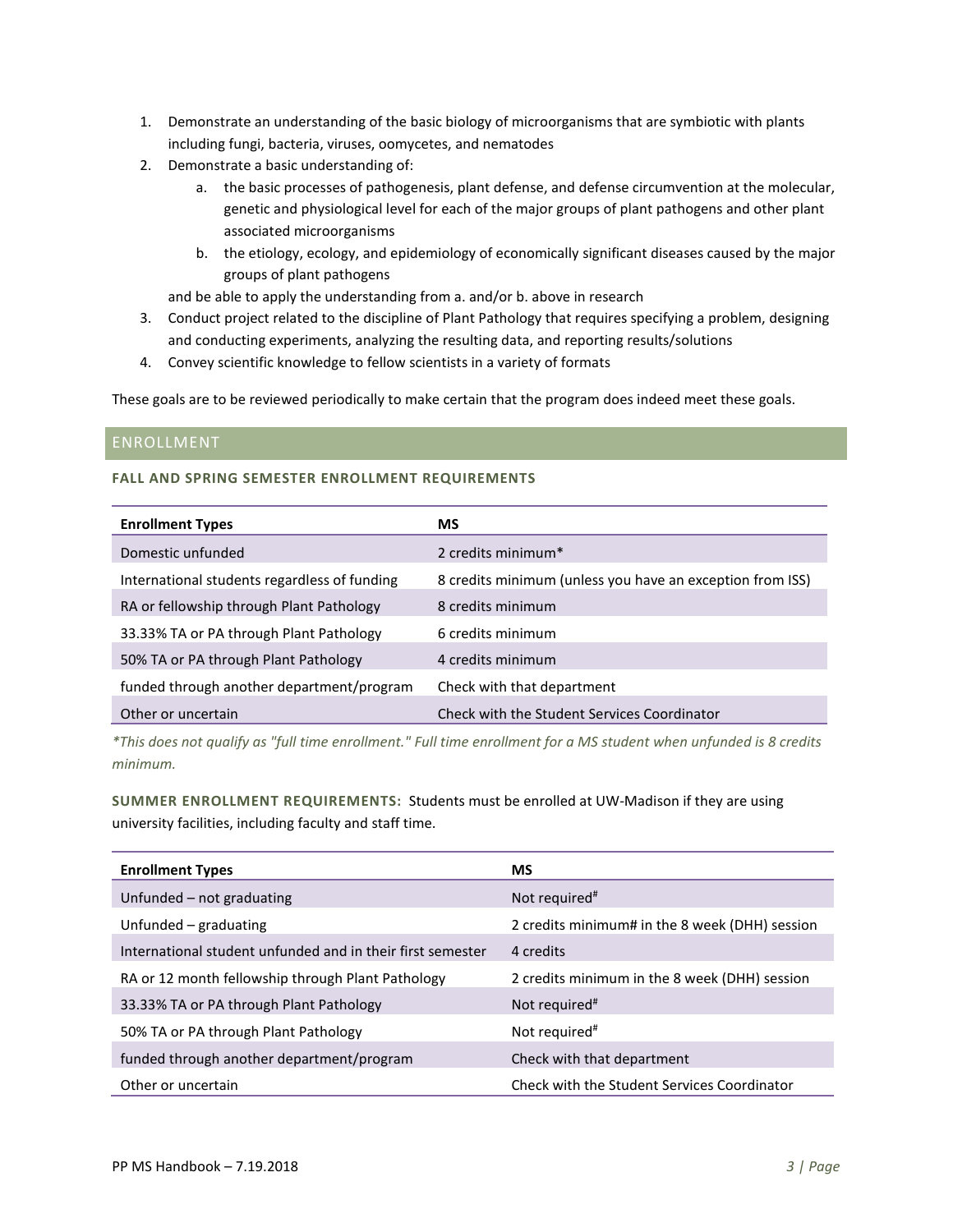*# This does not qualify as "full time enrollment." Full time enrollment for a MS student when unfunded is 4 credits minimum. For Dissertators full time enrollment is always 3 credits.* 

For all MS students the maximum enrollment is 15 credits, however in the summer session the credit total cannot exceed the number of weeks in the session. For example, you cannot enroll for 9 credits in an 8-week session.

A valid enrollment minimum does not count the following types of courses

- courses numbered below 300
- courses taken pass/fail
- audited courses

If a student must take over 15 credits, including the types of courses above that do not count towards the enrollment minimum, they must submit a credit overload form: https://grad.wisc.edu/documents/forms/.

The above information was taken from the Graduate School's Academic Policies and Procedures website which can be found online at: [https://grad.wisc.edu/academic-policies/.](https://grad.wisc.edu/academic-policies/) 

## <span id="page-3-0"></span>MS ADVISOR AND COMMITTEE REQUIREMENTS

All MS students are admitted directly into a specific faculty member's lab. This faculty member will serve as the student's major advisor.

The Curriculum Committee is responsible for approving the composition of all graduate committees.

Minimum graduate school requirements for the graduate committee are as follows:

- The chair or co-chair of the committee must be Graduate Faculty from the student's major program
- Master's thesis committee must have at least three members, two of whom must be Graduate Faculty or former graduate Faculty up to one year after resignation or retirement.

The required third member, as well as any additional members, all retain voting rights on the master's thesis committee. They may be from any of the following categories, as approved by the program Executive Committee or its equivalent: Graduate Faculty; Faculty from other institutions.

#### <span id="page-3-1"></span>GRADUATE SCHOOL COMMITTEE REQUIREMENTS

To see the Graduate School's rules on research/advisory committees go to [https://grad.wisc.edu/documents/committees/.](https://grad.wisc.edu/documents/committees/)

## <span id="page-3-2"></span>SATISFACTORY PROGRESS

The department of Plant Pathology follows the Graduate School's guidelines regarding satisfactory progress in terms of grades and GPA. Graduate students are expected to maintain a GPA of 3.0 or higher every term for courses in the 300-level and above. If a student does not meet the minimum GPA the Graduate School will put them on probation and the student may ultimately be suspended if they are not able to raise their GPA to the minimum level. The same holds true if a graduate student carries two or more incomplete grades over multiple semesters.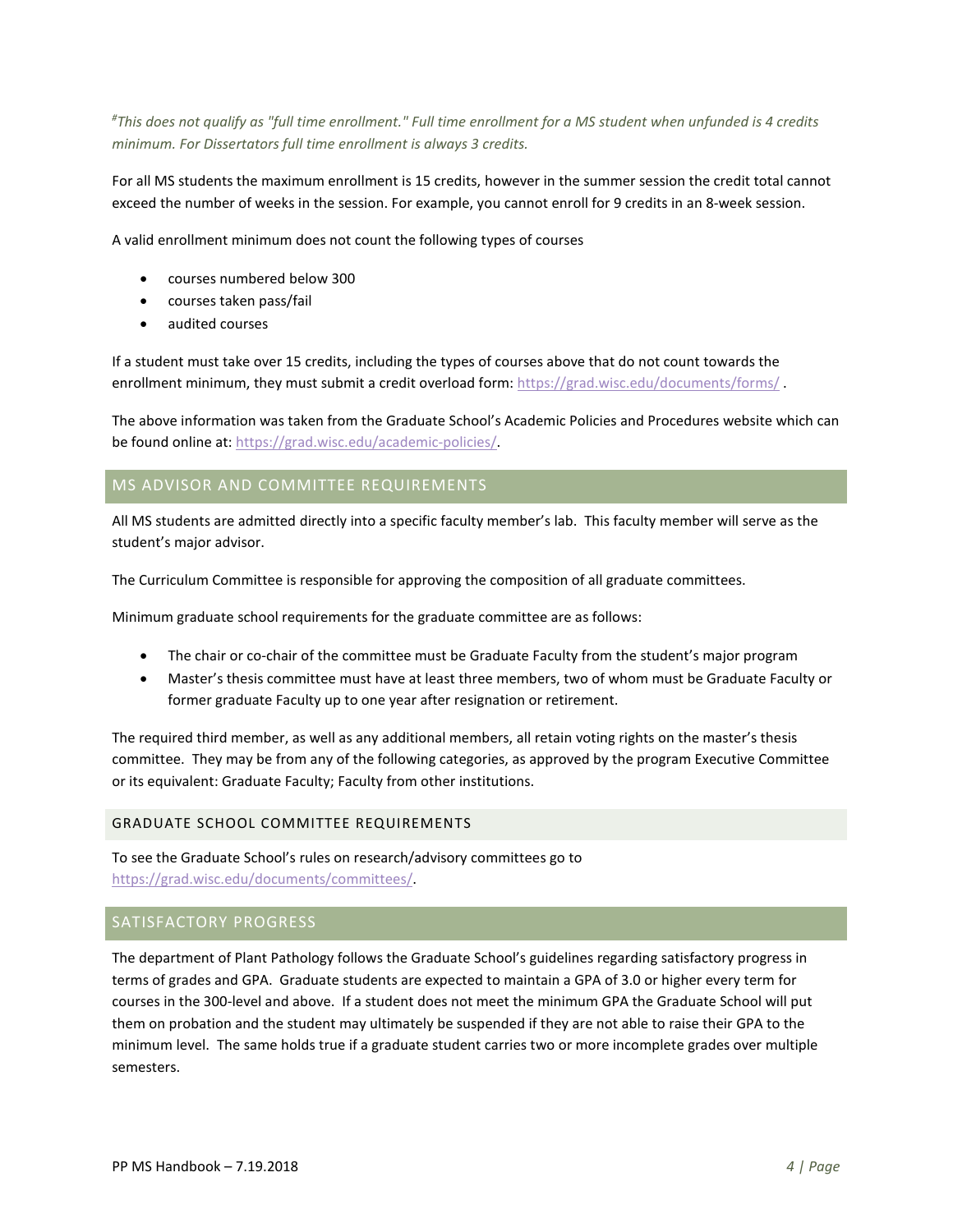Continuation in the Graduate School is at the discretion of a student's program, the Graduate School, and a student's faculty advisor. Students may be disciplined or dismissed from the graduate program for any type of misconduct (academic, non-academic, professional, or research) or failure to meet program expectations regardless of their academic standing in the program. Separate and apart from a violation of Professional Conduct, a student may face University disciplinary action with regard to the same action. Concerns about infractions of the professional conduct may be effectively handled informally between the student and the advisor/faculty member. However, if a resolution is not achieved, the issue may be advanced for further review by the program. Examples of disciplinary actions could include, but are not limited to written reprimand, imposition of reasonable terms and conditions on continued student status, removal of funding, probation, restitution, removal of student from an in progress course, failure to promote, suspension, or dismissal.

- Graduate School's information on satisfactory progress: [https://grad.wisc.edu/documents/satisfactory](https://grad.wisc.edu/documents/satisfactory-progress/)[progress/](https://grad.wisc.edu/documents/satisfactory-progress/)
- Graduate School's information on GPA: <https://grad.wisc.edu/documents/gpa-requirement/>
- Graduate School's information on probation: <https://grad.wisc.edu/documents/probation/>
- Graduate School's information on incomplete grades: <https://grad.wisc.edu/documents/incompletes/>

## <span id="page-4-0"></span>MS COURSE REQUIREMENTS AND CERTIFICATION

#### <span id="page-4-1"></span>DEPARTMENTAL COURSE REQUIREMENTS

The Plant Pathology MS requires students to take 30 credits total - 9 credits must be Plant Pathology credits. Additionally, 15 of the 30 credits must be graduate-level credits. The 9 credits:

- cannot include PL PATH 990 Research
- can only include one credit of PL PATH 923 SEMINAR
- must include PL PATH 300 INTRODUCTION TO PLANT PATHOLOGY (or equivalent, if using an equivalent course taken during undergrad and additional 4 credits of Plant Pathology course work must be taken), and
- must include one credit of PL PATH 875 SPECIAL TOPICS

The remaining 21 credits may include any other course work taken as a graduate student at UW-Madison numbered 300-level or above and taken for credit. Additionally, up to 15 credits of PL PATH 990 Research may count for these remaining credits.

Advisors may require their students to take additional courses. Students are expected to check with their advisor and committee early in their career to see if they will need to take additional coursework.

All Plant Pathology MS students must meet with their research committee during their first year to complete their certification paperwork (available at [https://plantpath.wiscweb.wisc.edu/wp](https://plantpath.wiscweb.wisc.edu/wp-content/uploads/sites/459/2018/07/ms_certification_1192.doc)[content/uploads/sites/459/2018/07/ms\\_certification\\_1192.doc\)](https://plantpath.wiscweb.wisc.edu/wp-content/uploads/sites/459/2018/07/ms_certification_1192.doc). Once the committee has approved the certification paperwork the student must turn in the sign copy to the Student Services Coordinator so that it may be reviewed and approved by the Curriculum Committee. The certification paperwork must be approved before a student can request their MS warrant.

Any changes to the certification paperwork must be done through a course substitution form [\(https://plantpath.wiscweb.wisc.edu/wp-content/uploads/sites/459/2018/07/course\\_sub.doc\)](https://plantpath.wiscweb.wisc.edu/wp-content/uploads/sites/459/2018/07/course_sub.doc).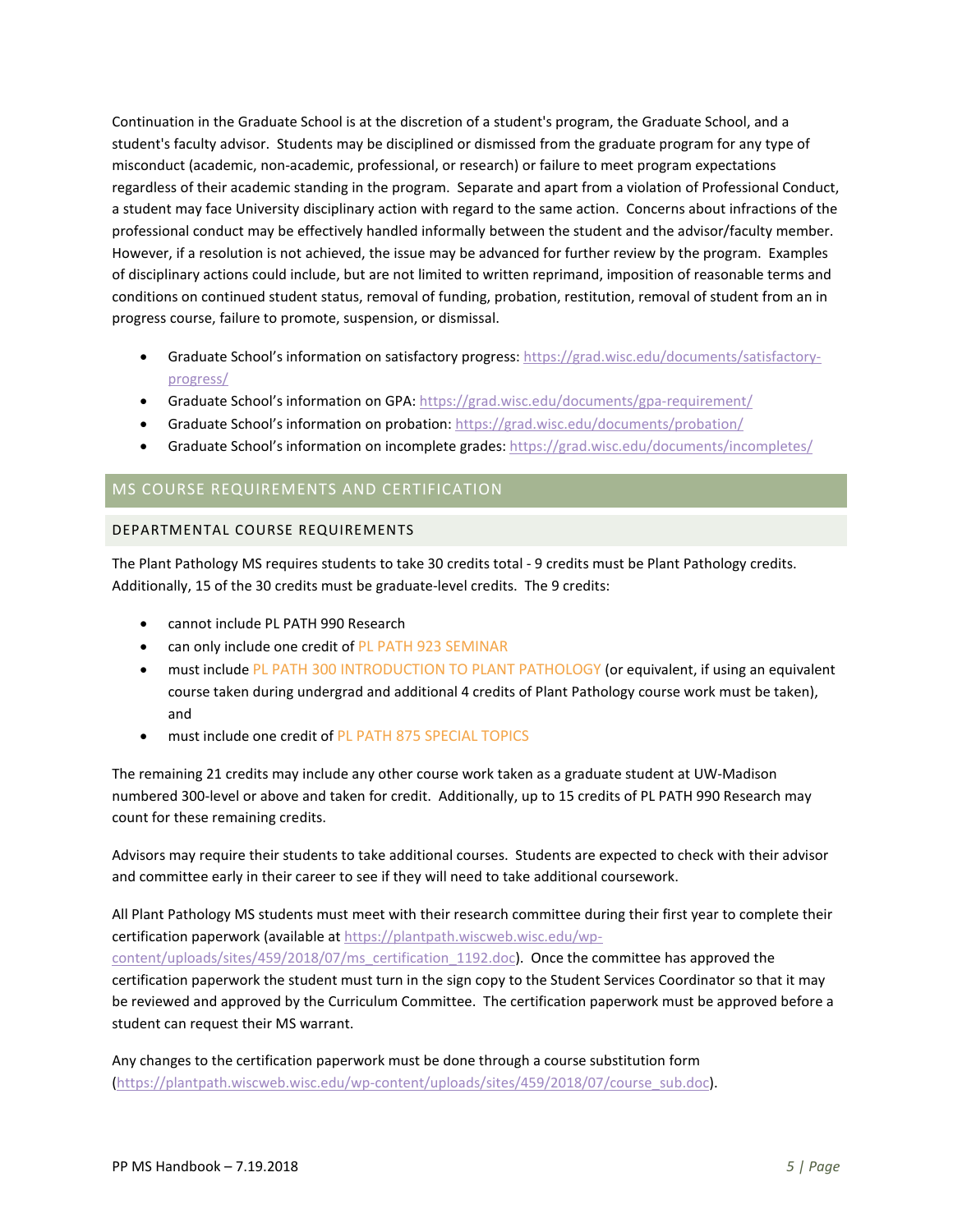#### <span id="page-5-0"></span>SEMINAR AND PUBLIC PRESENTATION REQUIREMENTS

All Plant Pathology graduate students are expected to attend the Plant Pathology departmental seminar (PL PATH 923 Seminar). Students must register during the fall or spring for PL PATH 923 Seminar during the semester in which they present their seminar. Students graduating in summer should enroll in PL PATH 923 during spring semester. Additionally some form of public speaking at least once per year is required. This can include the final research seminar which is also required of all Plant Pathology graduate students.

All Plant Pathology MS students are required to take at least one 1-credit Special Topics seminar classes, to be offered at least once per year under PL PATH 875 Special Topics. Similar special topics or journal club classes offered by other departments could be substituted.

#### <span id="page-5-1"></span>GRADUATE SCHOOL CREDIT REQUIREMENTS

The Graduate School has three requirements for total coursework completed post-baccalaureate

- MINIMUM GRADUATE DEGREE CREDIT REQUIREMENT MS students must complete at least 30 credits[: https://grad.wisc.edu/documents/minimum-graduate-degree-credit-requirement/](https://grad.wisc.edu/documents/minimum-graduate-degree-credit-requirement/)
- MINIMUM GRADUATE COURSEWORK (50%) REQUIREMENT MS students must complete at least 15 graduate credits (courses numbered 700-level or above or courses noted as such numbered 300-699 in the course guide)[: https://grad.wisc.edu/documents/minimum-grad-coursework-requirement/](https://grad.wisc.edu/documents/minimum-grad-coursework-requirement/)
- MINIMUM GRADUATE RESIDENCE CREDIT REQUIREMENT MS students must complete at least 16 credits for their degree at UW-Madison: [https://grad.wisc.edu/documents/minimum-graduate-residence](https://grad.wisc.edu/documents/minimum-graduate-residence-credit-requirement/)[credit-requirement/](https://grad.wisc.edu/documents/minimum-graduate-residence-credit-requirement/)

Students who wish to use prior coursework towards their MS degree must follow all of the rules outlined by the graduate school:<https://grad.wisc.edu/documents/prior-coursework/>

## <span id="page-5-2"></span>THESIS REQUIREMENTS

Plant Pathology students must complete a thesis and meet the following requirements:

- the thesis must be presented in an oral defense to the student's committee, the committee must sign the MS warrant to indicate that the student passed their thesis defense
- the student must give a public seminar presenting their thesis and
- the thesis must be deposited at both the Memorial Library and the Plant Pathology Library

The student is required to request their MS warrant at least three weeks before their oral defense: [https://uwmadison.qualtrics.com/SE/?SID=SV\\_6QoG5VSskvM2bIN.](https://uwmadison.qualtrics.com/SE/?SID=SV_6QoG5VSskvM2bIN)

## **HELPFUL LINKS FOR WRITING AN MS THESIS**

- UW Writing Center's Writers Handbook[: http://writing.wisc.edu/Handbook/index.html](http://writing.wisc.edu/Handbook/index.html)
- Writing Center's Rules on writing ethics and plagiarism: [http://writing.wisc.edu/Handbook/QPA\\_plagiarism.html](http://writing.wisc.edu/Handbook/QPA_plagiarism.html)
- Graduate School's Completing Your Degree information: [https://grad.wisc.edu/current-students/masters](https://grad.wisc.edu/current-students/masters-guide/)[guide/](https://grad.wisc.edu/current-students/masters-guide/)
- Plant Pathology MS Thesis Advisor Approval Page template[: https://plantpath.wiscweb.wisc.edu/wp](https://plantpath.wiscweb.wisc.edu/wp-content/uploads/sites/459/2018/07/ms_advisor_approval_page.doc)[content/uploads/sites/459/2018/07/ms\\_advisor\\_approval\\_page.doc](https://plantpath.wiscweb.wisc.edu/wp-content/uploads/sites/459/2018/07/ms_advisor_approval_page.doc)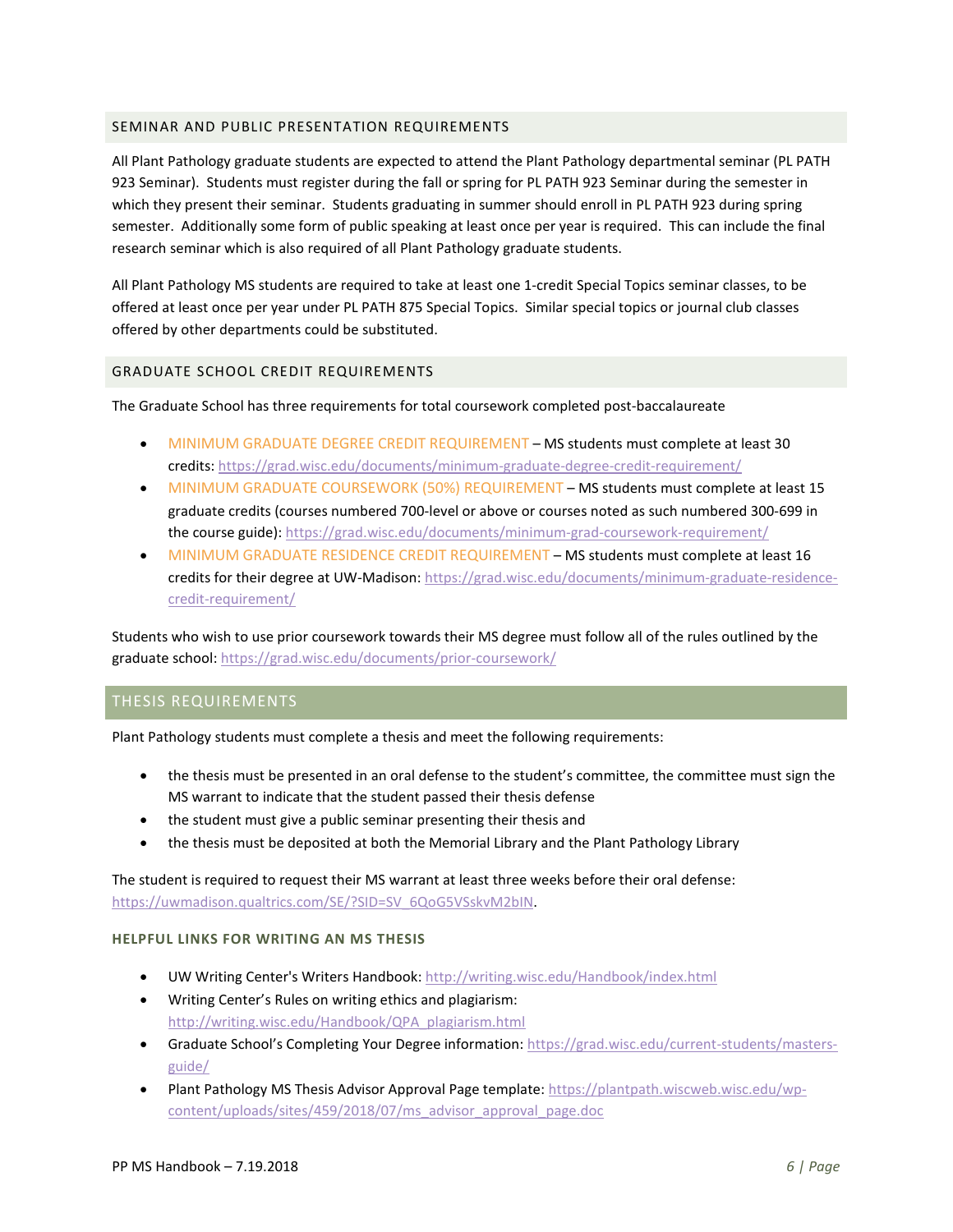## <span id="page-6-0"></span>POLICY ON EXCEPTIONS TO REQUIREMENTS

Requests for exceptions to those requirements set by the Plant Pathology department will be considered by the appropriate departmental committee. Requests should be submitted in writing to the Student Services Coordinator by the faculty advisor. The request should include a justification statement and a detailed explanation of the substitution proposed to meet the requirement. If the request is to substitute a course for one already approved on the certification form, the only action necessary is to fill out the "Course Substitution Form."

The following requirements for the MS degree are under the purview of the UW Graduate School and cannot be modified:

- composition of the MS Graduate Committee
- standards defining Academic Satisfactory Progress  $\bullet$
- minimum credit requirements  $\bullet$

## <span id="page-6-1"></span>MISCONDUCT AND GRIEVANCE PROCEDURES

If a student feels unfairly treated or aggrieved by faculty, staff, or another student, the University offers several avenues to resolve the grievance. Students' concerns about unfair treatment are best handled directly with the person responsible for the objectionable action. If the student is uncomfortable making direct contact with the individual(s) involved, they should contact the Department Chair (Dr. Amanda Gevens,

gevens@plantpath.wisc.edu), the Student Services Coordinator (Todd Courtenay, todd.courtenay@wisc.edu) or the Department Manager (Alyson Amenda, amenda@wisc.edu). For more information see the Graduate School Academic Policies & Procedures: Grievances & Appeals: https://grad.wisc.edu/documents/grievances-andappeals/.

#### PROCEDURES FOR PROPER ACCOUNTING OF STUDENT GRIEVANCES:

- 1. The student is encouraged to speak first with the person toward whom the grievance is directed to see if a situation can be resolved at this level.
- 2. Should a satisfactory resolution not be achieved, the student should contact any of the Russell Labs Department Chairs,
	- Entomology: Dr. Susan Paskewitz, paskewit@entomology.wisc.edu  $\bullet$
	- Forest & Wildlife Ecology: Dr. Eric Kruger, elkruger@wisc.edu
	- Plant Pathology: Dr. Amanda Gevens, gevens@plantpath.wisc.edu  $\bullet$

the Student Services Coordinator (Todd Courtenay, todd.courtenay@wisc.edu) or the Department Manager (Alyson Amenda, amenda@wisc.edu) to discuss the grievance. Any of the above people will facilitate problem resolution through informal channels and facilitate any complaints or issues of students. The first attempt is to help students informally address the grievance prior to any formal complaint. Students are also encouraged to talk with their faculty advisors regarding concerns or difficulties if necessary. University resources for sexual harassment, discrimination, disability accommodations, and other related concerns can be found on the UW Office of Equity and Diversity

- 3. @thesitearhttus r/e/sour ceis include
	- o The Graduate School http://grad.wisc.edu/
	- McBurney Disability Resource Center http://mcburney.wisc.edu/  $\Omega$
	- o Employee Assistance Office http://eao.wisc.edu/
	- o Ombuds Office http://ombuds.wisc.edu/
	- University Health Services http://uhs.wisc.edu/  $\circ$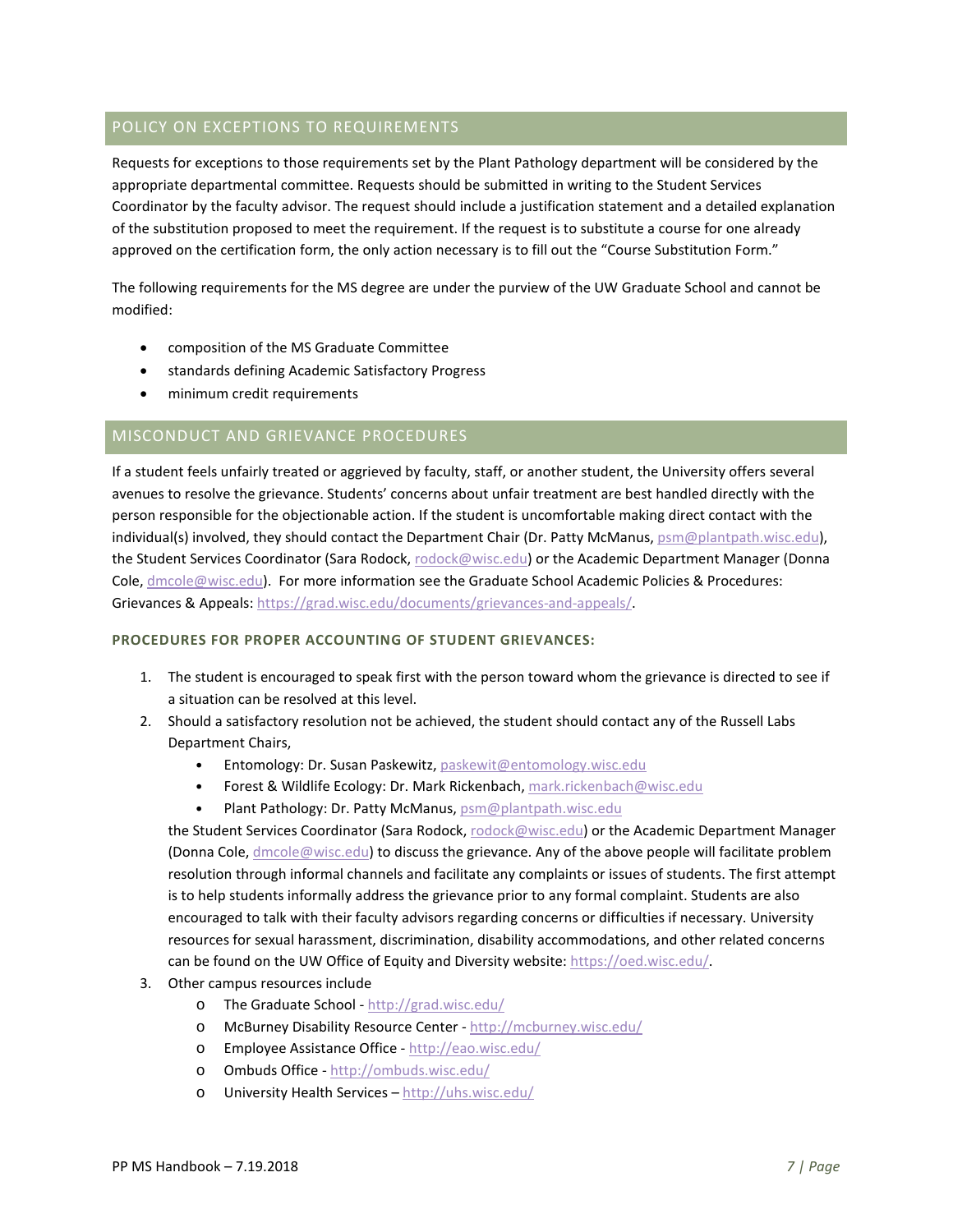- o UW Office of Equity and Diversity -<https://oed.wisc.edu/>
- 4. If the issue is not resolved to the student's satisfaction the student can submit the grievance to the Student Services Coordinator in writing, within 60 calendar days of the alleged unfair treatment.
- 5. On receipt of a written complaint, a faculty committee will be convened by the Student Services Coordinator to manage the grievance. The program faculty committee will obtain a written response from the person toward whom the complaint is directed. This response will be shared with the person filing the grievance.
- 6. The faculty committee will determine a decision regarding the grievance. The Student Services Coordinator will report on the action taken by the committee in writing to both the student and the party toward whom the complaint was directed within 15 working days from the date the complaint was received.
- 7. At this point, if either party (the student or the person toward whom the grievance is directed) is unsatisfied with the decision of the faculty committee, the party may file a written appeal. Either party has 10 working days to file a written appeal to the College of Agricultural and Life Sciences Academic Affairs Office.
- 8. Documentation of the grievance will be stored for at least 7 years. Significant grievances that set a precedent will be stored indefinitely.

The Graduate School has procedures for students wishing to appeal a grievance decision made at the school/college level. These policies are described in the Graduate School's Academic Policies and Procedures: [https://grad.wisc.edu/documents/grievances-and-appeals/.](https://grad.wisc.edu/documents/grievances-and-appeals/)

## <span id="page-7-0"></span>REPORTING MISCONDUCT AND CRIME

The campus has established policies governing student conduct, academic dishonesty, discrimination, and harassment/abuse as well as specific reporting requirements in certain cases. If a student has a grievance regarding unfair treatment towards him or herself, they should reference the procedures and resources identified above. If a student learns about, observes, or witnesses misconduct or other wrongdoing they may be required to report that misconduct or abuse. Depending on the situation, it may be appropriate to consult with their advisor, Student Services Coordinator, or other campus resources (such as the UW Office of Equity and Diversity, Graduate School, Mc Burney Disability Resource Center, Employee Assistance Office, Ombuds Office, and University Health Services).

## <span id="page-7-1"></span>RESEARCH MISCONDUCT REPORTING

Much of graduate education is carried out not in classrooms, but in laboratories and other research venues, often supported by federal or other external funding sources. Indeed, it is often difficult to distinguish between academic misconduct and cases of research misconduct. Graduate students are held to the same standards of responsible conduct of research as faculty and staff. The Graduate School is responsible for investigating allegations of research misconduct. This is often done in consultation with the Division of Student Life as well as with federal and state agencies to monitor, investigate, determine sanctions, and train about the responsible conduct of research. For more information, contact the Associate Vice Chancellor for Research Policy, 333 Bascom Hall, (608) 262-1044.

The University of Wisconsin-Madison strives to foster the highest scholarly and ethical standards among its students, faculty, and staff. Graduate students and research associates are among the most vulnerable groups when reporting misconduct because their source of financial support and the progress in their careers may be at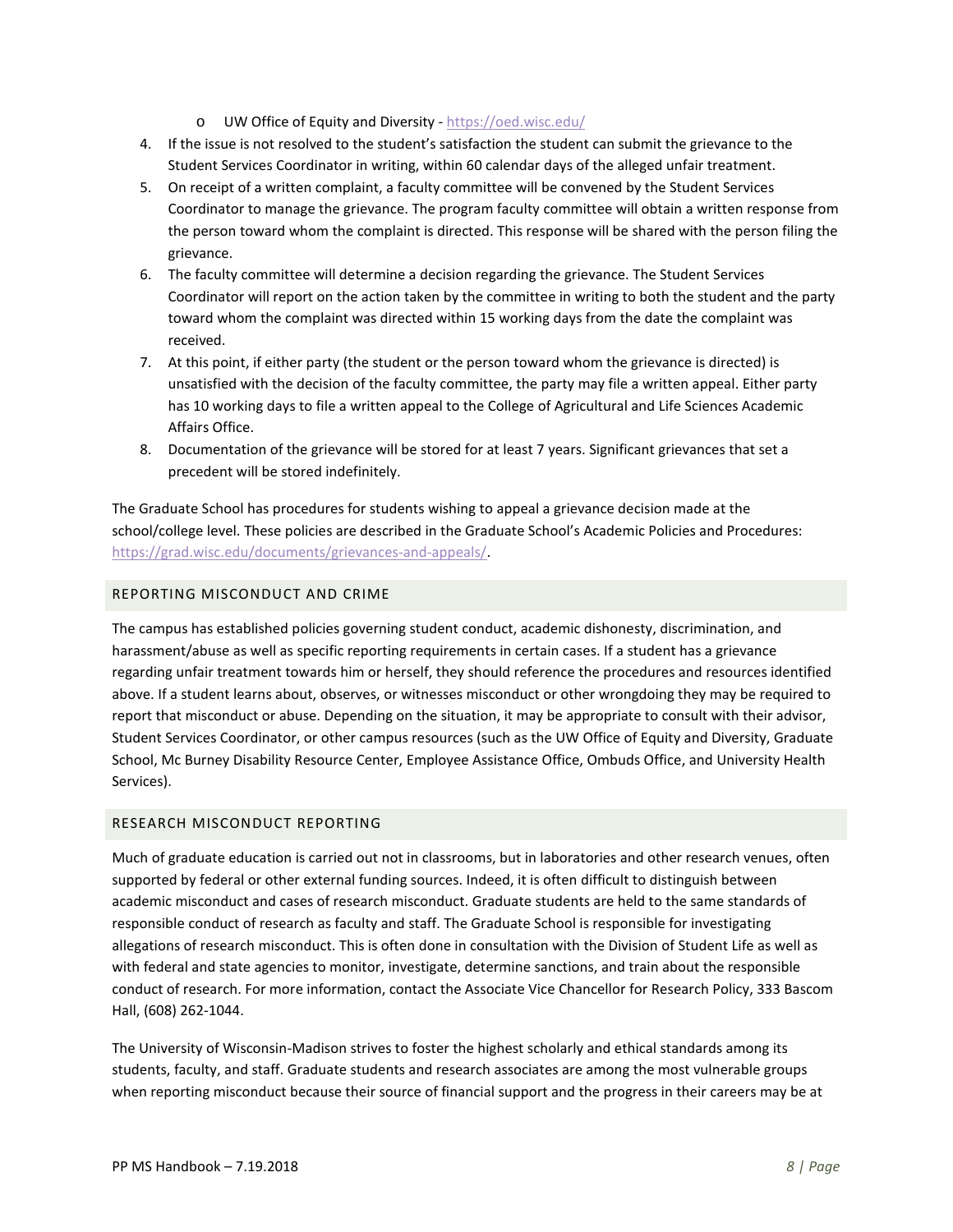risk by raising questions of wrongdoing. They are also often the closest witnesses to wrongdoing when it occurs and therefore must be appropriately protected from the consequences of reporting wrongdoing and be informed of their rights. Please find full details at [https://kb.wisc.edu/gsadminkb/page.php?id=34486.](https://kb.wisc.edu/gsadminkb/page.php?id=34486)

## **RESPONSIBLE CONDUCT**

- Graduate School Policies & Procedures: Responsible Conduct of Research: <https://grad.wisc.edu/documents/responsible-conduct-of-research/>
- Office of the Vice Chancellor for Research and Graduate Education's Office of Research Policy: Introduction & Guide to Resources on Research Ethics: [https://research.wisc.edu/compliance](https://research.wisc.edu/compliance-policy/research-ethics/)[policy/research-ethics/](https://research.wisc.edu/compliance-policy/research-ethics/)
- Graduate School Office of Research Policy: Policies, Responsibilities, and Procedures: Reporting Misconduct[: http://kb.wisc.edu/gsadminkb/page.php?id=34486](http://kb.wisc.edu/gsadminkb/page.php?id=34486)
- Graduate School Office of Research Policy: Policies, Responsibilities, and Procedures: Responsible Conduct of Research Resources:<https://kb.wisc.edu/gsadminkb/search.php?cat=2907>

#### <span id="page-8-0"></span>ACADEMIC/NON-ACADEMIC MISCONDUCT REPORTING

If a student knows a classmate is cheating on an exam or other academic exercise, they should notify the professor, teaching assistant or proctor of the exam. As a part of the university community, students are expected to uphold the standards of the university.

#### **ACADEMIC MISCONDUCT**

Academic misconduct is an act in which a student (UWS 14.03(1)):

- seeks to claim credit for the work or efforts of another without authorization or citation;
- uses unauthorized materials or fabricated data in any academic exercise;
- forges or falsifies academic documents or records;
- intentionally impedes or damages the academic work of others;
- engages in conduct aimed at making false representation of a student's academic performance; or
- assists other students in any of these acts.

Examples of academic misconduct include but are not limited to:

- cutting and pasting text from the Web without quotation marks or proper citation;
- paraphrasing from the Web without crediting the source;
- using notes or a programmable calculator in an exam when such use is not allowed;
- using another person's ideas, words, or research and presenting it as one's own by not properly crediting the originator;
- stealing examinations or course materials;
- changing or creating data in a lab experiment;
- altering a transcript;
- signing another person's name to an attendance sheet;
- hiding a book knowing that another student needs it to prepare for an assignment;
- collaboration that is contrary to the stated rules of the course; or
- tampering with a lab experiment or computer program of another student.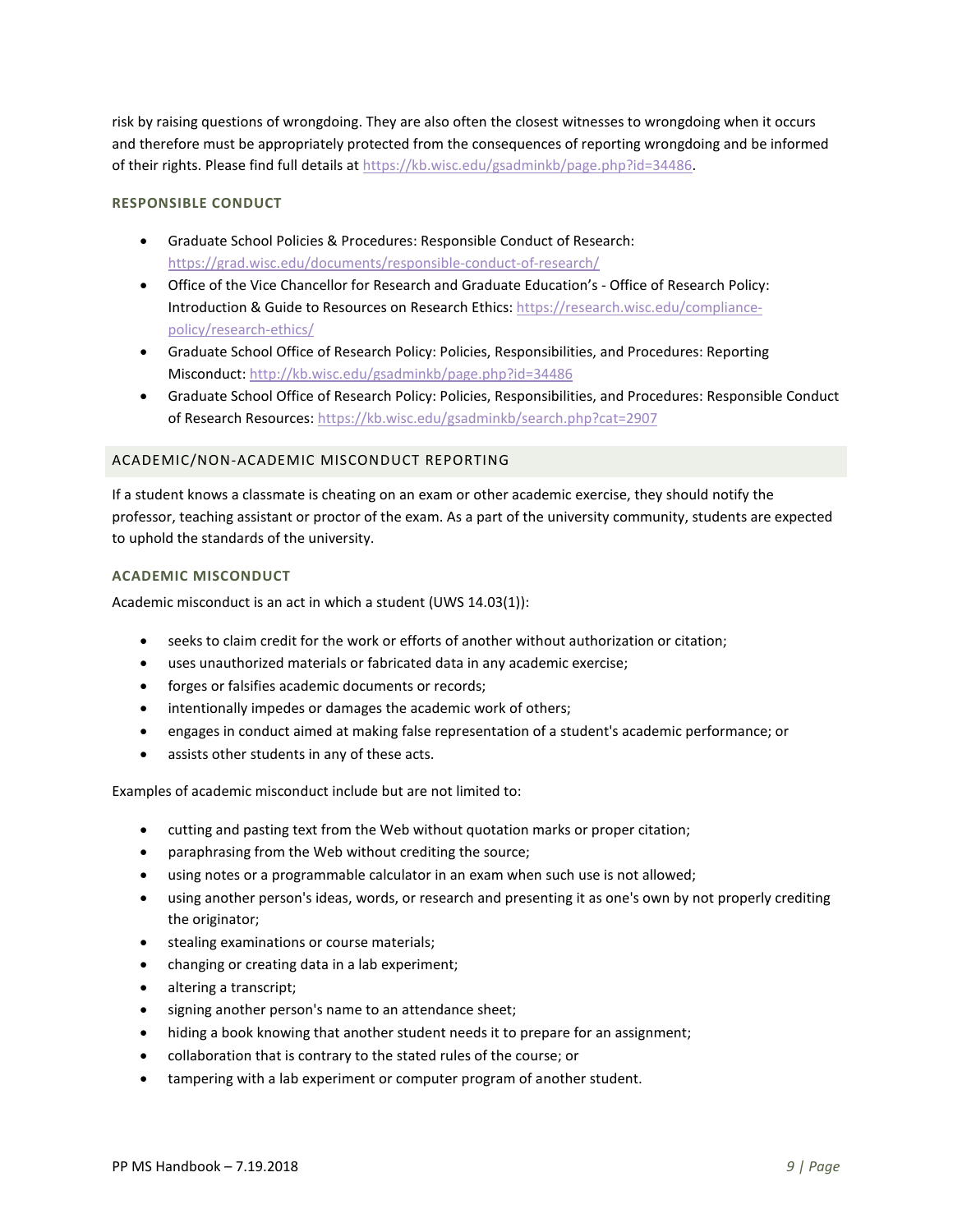Additional information regarding Academic Misconduct:

- Graduate School Policy & Procedure: Misconduct, Academic: <https://grad.wisc.edu/documents/misconduct-academic/>
- Office of Student Conduct and Community Standards:<https://conduct.students.wisc.edu/>
- Dean of Students Office: Academic Misconduct Flowchart: <https://conduct.students.wisc.edu/documents/academic-misconduct-flow-chart/>
- University of Wisconsin System: Chapter UWS 14: Student Academic Disciplinary Procedures: [https://docs.legis.wisconsin.gov/code/admin\\_code/uws/14.pdf](https://docs.legis.wisconsin.gov/code/admin_code/uws/14.pdf)

## **NON-ACADEMIC MISCONDUCT**

The university may discipline a student in non-academic matters in the following situations:

- for conduct which constitutes a serious danger to the personal safety of a member of the university community or guest;
- for stalking or harassment;
- for conduct that seriously damages or destroys university property or attempts to damage or destroy university property, or the property of a member of the university community or guest;
- for conduct that obstructs or seriously impairs university-run or university-authorized activities, or that interferes with or impedes the ability of a member of the university community, or guest, to participate in university-run or university-authorized activities;
- for unauthorized possession of university property or property of another member of the university community or guest;
- for acts which violate the provisions of UWS 18, Conduct on University Lands;
- for knowingly making a false statement to any university employee or agent on a university-related matter, or for refusing to identify oneself to such employee or agent;
- for violating a standard of conduct, or other requirement or restriction imposed in connection with disciplinary action.

Examples of non-academic misconduct include but are not limited to:

- engaging in conduct that is a crime involving danger to property or persons, as defined in UWS 18.06(22)(d);
- attacking or otherwise physically abusing, threatening to physically injure, or physically intimidating a member of the university community or a guest;
- attacking or throwing rocks or other dangerous objects at law enforcement personnel, or inciting others to do so;
- selling or delivering a controlled substance, as defined in 161 Wis. Stats., or possessing a controlled substance with intent to sell or deliver;
- removing, tampering with, or otherwise rendering useless university equipment or property intended for use in preserving or protecting the safety of members of the university community, such as fire alarms, fire extinguisher, fire exit signs, first aid equipment, or emergency telephones; or obstructing fire escape routes;
- preventing or blocking physical entry to or exit from a university building, corridor, or room;
- engaging in shouted interruptions, whistling, or similar means of interfering with a classroom presentation or a university-sponsored speech or program;
- obstructing a university officer or employee engaged in the lawful performance of duties;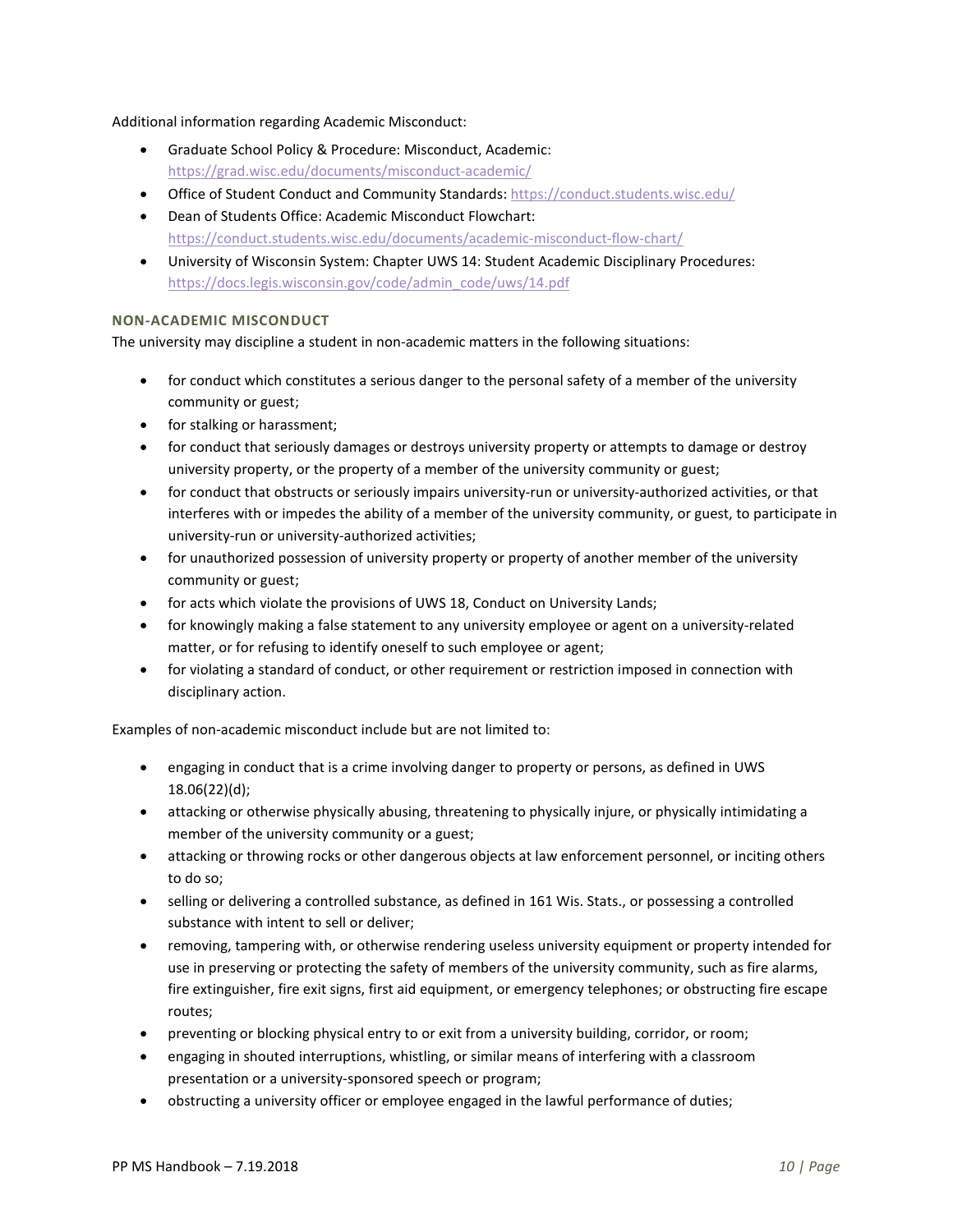- obstructing or interfering with a student engaged in attending classes or participating in university-run or university-authorized activities;
- knowingly disrupting access to university computing resources or misusing university computing resources.

Additional information regarding Non-Academic Misconduct

- Graduate School Academic Policies & Procedures: Misconduct, Non-Academic: <https://grad.wisc.edu/documents/misconduct-nonacademic/>
- Dean of Students Office: Non-Academic Misconduct: [https://conduct.students.wisc.edu/nonacademic](https://conduct.students.wisc.edu/nonacademic-misconduct/)[misconduct/](https://conduct.students.wisc.edu/nonacademic-misconduct/)
- University of Wisconsin System: Chapter UWS 17: Student Non-Academic Disciplinary Procedures: [https://docs.legis.wisconsin.gov/code/admin\\_code/uws/17.pdf](https://docs.legis.wisconsin.gov/code/admin_code/uws/17.pdf)
- University of Wisconsin System: Chapter UWS 18: Conduct on University Lands: [https://docs.legis.wisconsin.gov/code/admin\\_code/uws/18.pdf](https://docs.legis.wisconsin.gov/code/admin_code/uws/18.pdf)

#### <span id="page-10-0"></span>SEXUAL ASSAULT REPORTING

UW-Madison prohibits sexual harassment, sexual assault, dating violence, domestic violence, and stalking. These offenses violate UW-Madison policies and are subject to disciplinary action. Sanctions can range from reprimand to expulsion from UW-Madison. In many cases, these offenses also violate Wisconsin criminal law and could lead to arrest and criminal prosecution.

Students who experience sexual harassment, sexual assault, domestic violence, dating violence, and/or stalking have many options and services available to them on and off campus, including mental health counseling, victim advocacy and access to the criminal and campus disciplinary systems. For a list a confidential support and reporting options, please visit [https://www.uhs.wisc.edu/prevention/violence-prevention/resources/.](https://www.uhs.wisc.edu/prevention/violence-prevention/resources/)

Faculty, staff, teaching assistants, and others who work directly with students at UW-Madison are required by law to report first-hand knowledge or disclosures of sexual assault to university officials for statistical purposes. In addition, disclosures made to certain university employees, such as academic advisors or university administrators, may be forwarded to the campus Title IX coordinator for a response. For more information, please visit [https://doso.students.wisc.edu/sexual-assault-dating-and-domestic-violence/.](https://doso.students.wisc.edu/sexual-assault-dating-and-domestic-violence/)

#### <span id="page-10-1"></span>CHILD ABUSE REPORTING

As a UW-Madison employee (under Wisconsin Executive Order #54), students are required to immediately report child abuse or neglect to Child Protective Services (CPS) or law enforcement if, in the course of employment, the employee observes an incident or threat of child abuse or neglect, or learns of an incident or threat of child abuse or neglect, and the employee has reasonable cause to believe that child abuse or neglect has occurred or will occur. Volunteers working for UW-Madison sponsored programs or activities are also expected to report suspected abuse or neglect. Please find full details at [https://oed.wisc.edu/child-abuse-and-neglect-reporting/.](https://oed.wisc.edu/child-abuse-and-neglect-reporting/)

#### <span id="page-10-2"></span>REPORTING AND RESPONSE TO INCIDENTS OF BIAS/HATE

The University of Wisconsin-Madison values a diverse community where all members are able to participate fully in the Wisconsin Experience. Incidents of Bias/Hate affecting a person or group create a hostile climate and negatively impact the quality of the Wisconsin Experience for community members. UW-Madison takes such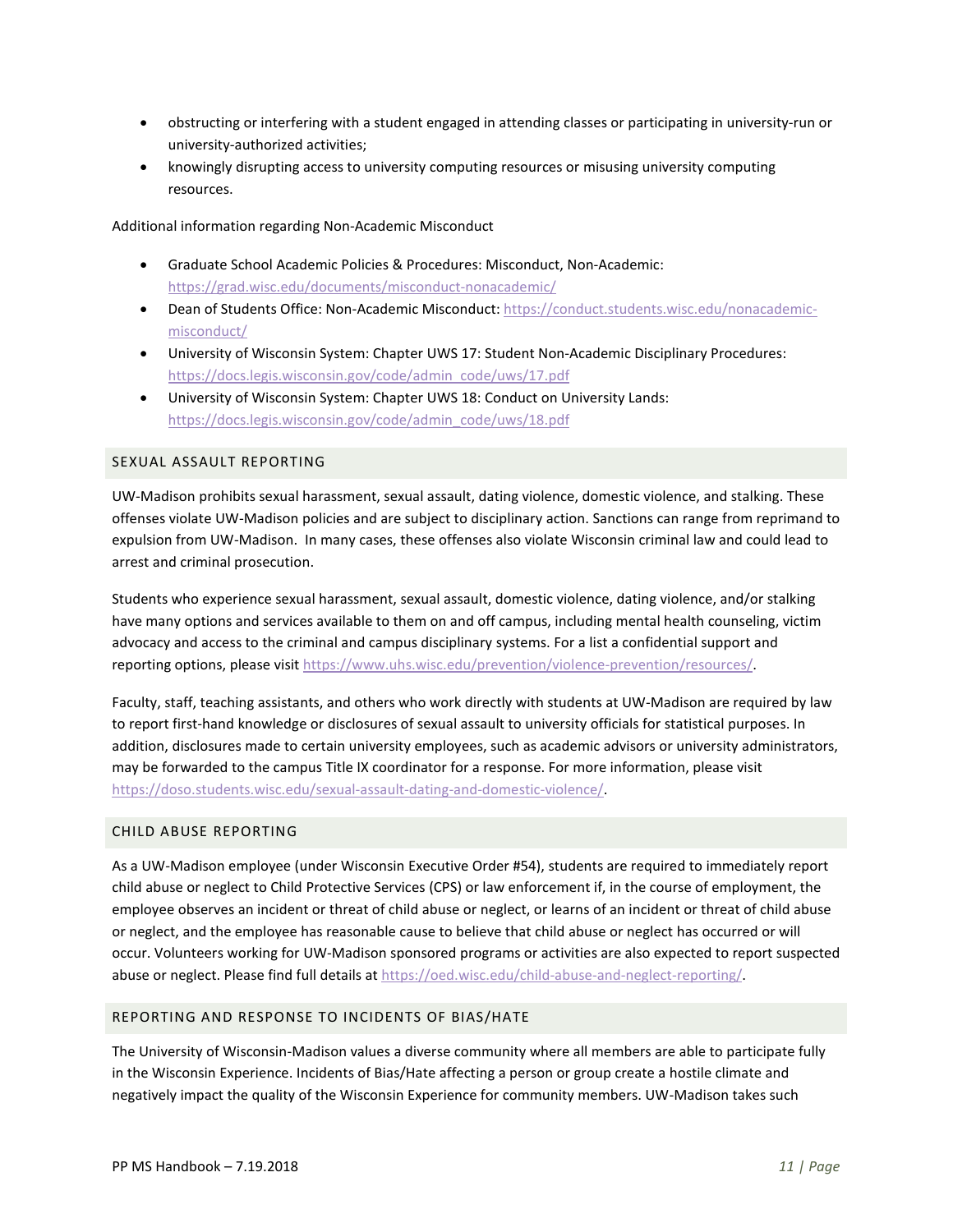incidents seriously and will investigate and respond to reported or observed incidents of bias/hate. Please find full details a[t https://doso.students.wisc.edu/services/bias-reporting-process/.](https://doso.students.wisc.edu/services/bias-reporting-process/)

## <span id="page-11-0"></span>STUDENT HEALTH AND WELLNESS

UW-Madison has a holistic resource for all things wellness called "UWell". The site includes information and opportunities for wellness for your work/school, financial, environmental, physical, emotional, spiritual, and community. Go to [https://uwell.wisc.edu/.](https://uwell.wisc.edu/)

Students who pay segregated fees are eligible for University Health Services [\(https://www.uhs.wisc.edu/\)](https://www.uhs.wisc.edu/). There is no charge to students for many basic services including counseling sessions, because services are paid through tuition and fees. Personal health and wellness services are also available in addition to medical services.

## <span id="page-11-1"></span>SECURING HEALTH INSURANCE COVERAGE

Graduate students who hold an appointment as an assistant of 33.33% or more or who have a fellowship may be eligible for health insurance and other benefits beyond University Health Services. Contact the staff benefits and payroll coordinator in the unit where you have been hired to select one of several health care plans within 30 days of your hire date.

Graduate students without an assistantship or fellowship who are currently enrolled can use the serves of University Health Services (UHS), the campus health clinic. Many services are provided at no extra cost, including outpatient medical care during regular business hours, Monday through Friday. UHS is located in the Student Services Tower at 333 East Campus Mall, 608-265-5000. For more info, visit the UHS web site at [https://www.uhs.wisc.edu/.](https://www.uhs.wisc.edu/)

Prescription medications, emergency room visits and hospitalization are not included in UHS benefits. Therefore, supplemental insurance covering these drugs and services is recommended for all students and is required for international students. The UHS Student Health Insurance Plan (SHIP) is an excellent option for many students. Contact the SHIP office at 608-265-5600 for more information.

## <span id="page-11-2"></span>DISABILITY INFORMATION

Students with disabilities have access to disability resources through UW-Madison's McBurney Disability Resource Center. As an admitted student, you should first go through the steps to "Become a McBurney Client" at [mcburney.wisc.edu/students/howto.php](http://www.mcburney.wisc.edu/students/howto.php)

Additional [non-academic] disability campus resources (not found through the McBurney Center) can be found at [mcburney.wisc.edu/services/nonmcburney/index.php](http://www.mcburney.wisc.edu/services/nonmcburney/index.php)

The UW-Madison Index for Campus Accessibility Resources can be found at [wisc.edu/accessibility/index.php](http://www.wisc.edu/accessibility/index.php)

#### <span id="page-11-3"></span>MENTAL HEALTH RESOURCES ON AND OFF CAMPUS

University Health Services (UHS) is the primary mental health provider for students on campus. UHS Counseling and Consultation Services offers a wide range of services to the diverse student population of UW-Madison. They offer immediate crisis counseling, same day appointments and ongoing treatment. Go to <https://www.uhs.wisc.edu/mental-health/> or call 608-265-5600.